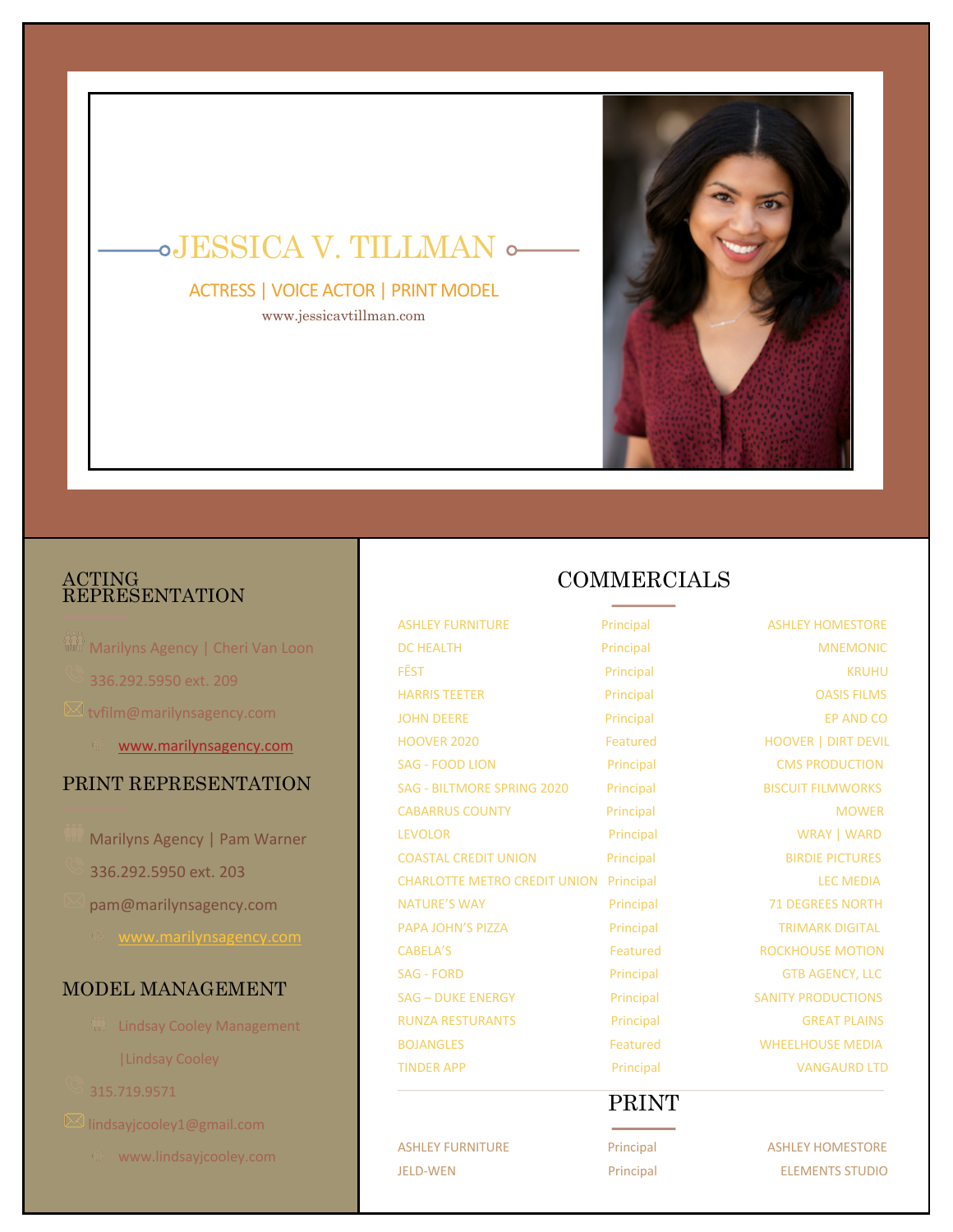| Alexa Model & Talent Mgmt      | <b>LITTLE PINE</b>             | Principal                      | <b>ELECTRIC SOUL CREATIVE</b>      |
|--------------------------------|--------------------------------|--------------------------------|------------------------------------|
|                                | <b>CERTUS</b>                  | Principal                      | <b>KERBER</b>                      |
| Natalie Bolin                  | <b>RUBBERMAID</b>              | Principal                      | <b>RUBBERMAID</b>                  |
| 813.289.8029                   | <b>FAST GROWING TREES</b>      | Principal                      | <b>MARKET STREET STUDIOS</b>       |
| alexa@alexamodels.com          | <b>JOHN DEERE</b>              | Principal                      | <b>DEJAVIEW MEDIA</b>              |
|                                | <b>HART</b>                    | Principal                      | <b>TTI</b>                         |
| www.alexamodels.com            | <b>LOWES</b>                   | Principal                      | <b>LOWES COMPANIES</b>             |
|                                | <b>LENOVO</b>                  | Principal                      | <b>LENOVO</b>                      |
|                                | <b>CHARLES &amp; COLVARD</b>   | Principal                      | <b>CHARLES AND COLVARD</b>         |
|                                |                                |                                |                                    |
| <b>MEASUREMENTS:</b>           | <b>TV/FILMS</b>                |                                |                                    |
| 5'4" 120lbs 32-26-39<br>Petite | NASHVILLE CHRISTMAS CAROL      | Photographer                   | <b>HALLMARK</b>                    |
|                                | <b>REPRISAL</b>                | <b>Recurring as CAMILLE</b>    | $HULU + AE$                        |
|                                | ATLANTA.                       | <b>Guest Star as CHRISTINA</b> | <b>FX</b>                          |
| <b>TRAINING/EDUCATION</b>      | <b>ELEVATION, Short</b>        | Lead                           | <b>ELEVATION CHURCH</b>            |
|                                | ANXIETY, Short                 | Lead                           | <b>PRIOR TV FILMS</b>              |
| <b>COMMERCIAL VOICEOVER</b>    | SERVED ON A PLATE, Short       | Supporting                     | <b>ELEA EASTON</b>                 |
| WORKSHOP   REAL VOICE L.A.     | FADE IN, Short                 | Lead                           | <b>NOBLE GIFT PRODUCTIONS</b>      |
| <b>BARBARA NILES</b>           | <b>GOOD LUCK, Film Trailer</b> | Featured                       | <b>GRANDSCALE FILM</b>             |
|                                |                                |                                |                                    |
| PRIVATE COMMERCIAL ACTING      | <b>INDUSTRIALS</b>             |                                |                                    |
| <b>WORKSHOP</b>                |                                |                                |                                    |
| KILLIAN MCHUGH                 | <b>NOVANT HEALTH</b>           | Principal                      | <b>NOVANT HEALTH</b>               |
|                                | <b>HARRIS TEETER</b>           | Principal                      | <b>HARRIS TEETER</b>               |
| FILM ACTOR'S STUDIO   STUDIO   | <b>HOSTESS</b>                 | Principal                      | <b>TATTOO PROJECTS ADVERTISING</b> |
|                                | <b>MONAT</b>                   | Principal                      | <b>WHEELHOUSE MEDIA</b>            |
| LON BUMGARNER & MARILYN        | NBA 2019 ALLSTAR               | Principal                      | REVOLUATION ENTERTAINMENT          |
| <b>CARTER</b>                  | <b>SPECTRUM</b>                | Principal                      | <b>UNBOXED TECHNOLOGY</b>          |
|                                | <b>DIY NETWORK</b>             | Principal                      | <b>SCRIPPS NETWORK, LLC</b>        |
| T. SCHREIBER STUDIO + THEATRE  | <b>BELK</b>                    | Principal                      | BELK, INC.                         |
| ONE YEAR CONSEVATORY           | <b>BANK OF AMERICA</b>         | Principal                      | <b>LEC MEDIA</b>                   |
|                                | <b>MATRIX MATTRESS</b>         | Principal                      | <b>VISCOSOFT</b>                   |

AUDITIONING FOR TV + FILM **WORKSHOP** 

GROUNDCREW STUDIOS| MASTER CLASS

GROUNDCREW STUDIOS| VOICEOVER WORKSHOP

### VOICEOVERS

HARRIS TEETER Featured Featured HARRIS TEETER BIOGEN Principal Principal PERFORMANCE IMPACT LOWES.COM Principal LOWES COMPANIES

LOWES.COM Principal LOWES COMPANIES

DLV Principal GROUNDCREW STUDIOS VITILIGO Principal Principal KLICK INC. ON COURSE **Principal** Principal **ECHOING GREEN** TRUEX -INFILLION Principal Principal SHUTTERSTOCK BABY TALK **Principal GROUNDCREW STUDIOS** OBE **Featured** PINCKNEY HUGO GROUP DUKE ENERGY **Principal** Principal GROUNDCREW STUDIOS PAPA JOHNS PIZZA Principal Principal TRIMARK DIGITAL